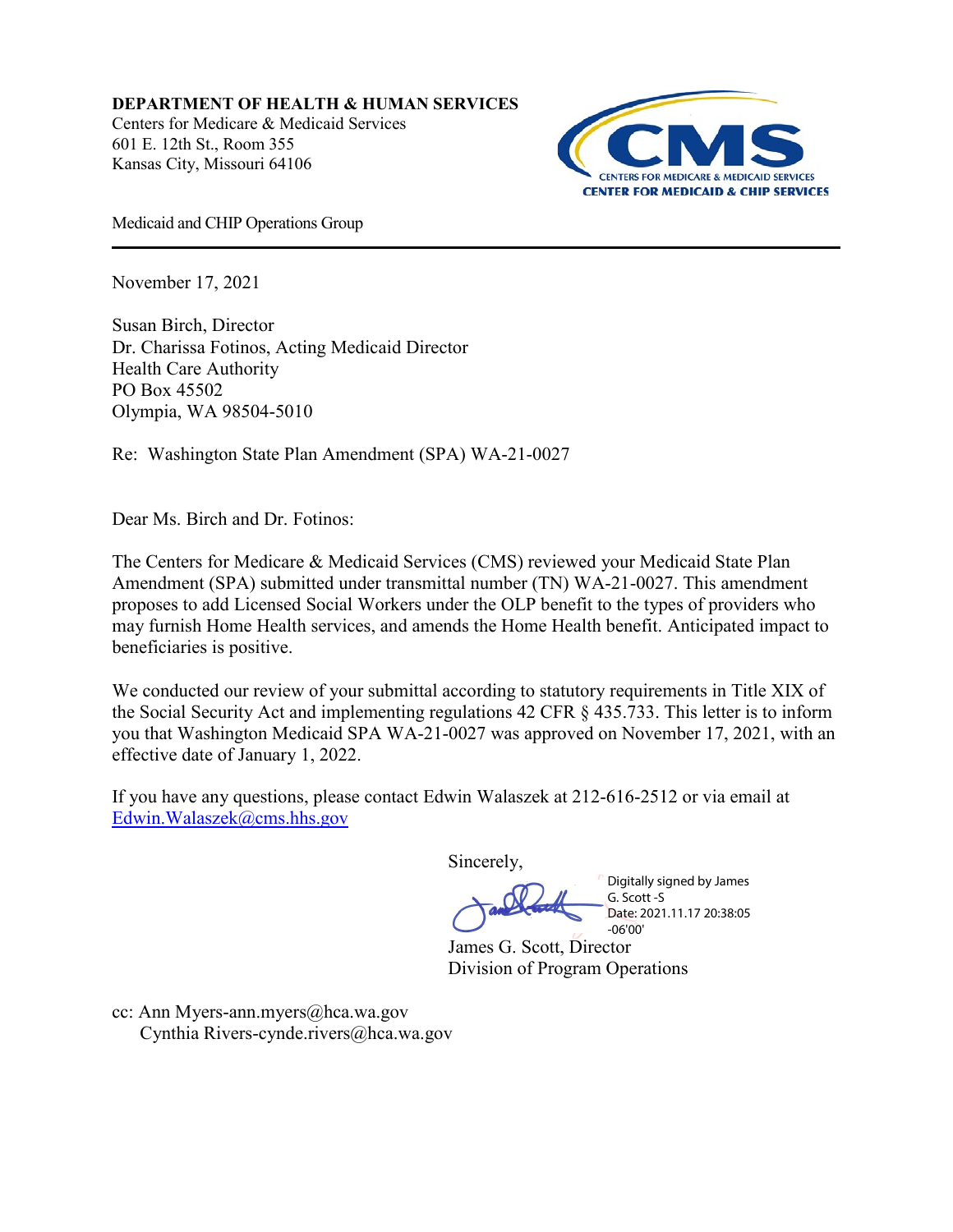| DEPARTMENT OF HEALTH AND HUMAN SERVICES<br>HEALTH CARE FINANCING ADMINISTRATION                                                  |                                                                               | <b>FORM APPROVED</b><br>OMB NO. 0938-0193                                             |
|----------------------------------------------------------------------------------------------------------------------------------|-------------------------------------------------------------------------------|---------------------------------------------------------------------------------------|
| <b>TRANSMITTAL AND NOTICE OF APPROVAL OF</b>                                                                                     | 1. TRANSMITTAL NUMBER:                                                        | 2. STATE                                                                              |
| <b>STATE PLAN MATERIAL</b>                                                                                                       | 21-0027                                                                       | Washington                                                                            |
| <b>FOR: HEALTH CARE FINANCING ADMINISTRATION</b>                                                                                 | 3. PROGRAM IDENTIFICATION: TITLE XIX OF THE<br>SOCIAL SECURITY ACT (MEDICAID) |                                                                                       |
| TO: REGIONAL ADMINISTRATOR                                                                                                       | 4. PROPOSED EFFECTIVE DATE                                                    |                                                                                       |
| HEALTH CARE FINANCING ADMINISTRATION                                                                                             | January 1, 2022                                                               |                                                                                       |
| DEPARTMENT OF HEALTH AND HUMAN SERVICES<br>5. TYPE OF PLAN MATERIAL (Check One):                                                 |                                                                               |                                                                                       |
|                                                                                                                                  |                                                                               |                                                                                       |
| <b>NEW STATE PLAN</b><br>AMENDMENT TO BE CONSIDERED AS NEW PLAN<br>$\boxtimes$ AMENDMENT                                         |                                                                               |                                                                                       |
| COMPLETE BLOCKS 6 THRU 10 IF THIS IS AN AMENDMENT (Separate Transmittal for each amendment)                                      |                                                                               |                                                                                       |
| 6. FEDERAL STATUTE/REGULATION CITATION:                                                                                          | 7. FEDERAL BUDGET IMPACT:                                                     |                                                                                       |
| 1902 of the Social Security Act                                                                                                  | a. FFY 2022 \$224,625<br>b. FFY 2023 \$299,500                                |                                                                                       |
| 8. PAGE NUMBER OF THE PLAN SECTION OR ATTACHMENT:                                                                                | 9. PAGE NUMBER OF THE SUPERSEDED PLAN SECTION                                 |                                                                                       |
| Attachment 3.1-A pages 21C, 22                                                                                                   | OR ATTACHMENT (If Applicable):                                                |                                                                                       |
| Attachment 3.1-B pages 22B, 23                                                                                                   | Attachment 3.1-A pages 21C, 22<br>Attachment 3.1-B pages 22B, 23              |                                                                                       |
|                                                                                                                                  |                                                                               |                                                                                       |
|                                                                                                                                  |                                                                               |                                                                                       |
|                                                                                                                                  |                                                                               |                                                                                       |
| 10. SUBJECT OF AMENDMENT:                                                                                                        |                                                                               |                                                                                       |
| Add Social Worker as a Home Health Provider                                                                                      |                                                                               |                                                                                       |
| 11. GOVERNOR'S REVIEW (Check One):                                                                                               |                                                                               |                                                                                       |
| GOVERNOR'S OFFICE REPORTED NO COMMENT<br>COMMENTS OF GOVERNOR'S OFFICE ENCLOSED<br>NO REPLY RECEIVED WITHIN 45 DAYS OF SUBMITTAL | $\boxtimes$ OTHER, AS SPECIFIED: Exempt                                       |                                                                                       |
|                                                                                                                                  |                                                                               |                                                                                       |
| 12. SIGNATURE OF STATE AGENCY OFFICIAL:                                                                                          | 16. RETURN TO:                                                                |                                                                                       |
| $\mathscr{H}$                                                                                                                    | Ann Myers                                                                     |                                                                                       |
| 13. TÝPEĎ NAME:                                                                                                                  | <b>Rules and Publications</b>                                                 |                                                                                       |
| Charissa Fotinos, MD, MSc                                                                                                        | Division of Legal Services                                                    |                                                                                       |
| 14. TITLE:                                                                                                                       | Health Care Authority<br>626 8 <sup>th</sup> Ave SE, MS: 42716                |                                                                                       |
| <b>Acting Medicaid Director</b>                                                                                                  | Olympia, WA 98504-2716                                                        |                                                                                       |
| 15. DATE SUBMITTED:                                                                                                              |                                                                               |                                                                                       |
| September 7, 2021<br>FOR REGIONAL OFFICE USE ONLY                                                                                |                                                                               |                                                                                       |
| 17. DATE RECEIVED:                                                                                                               | 18. DATE APPROVED:                                                            |                                                                                       |
| 9/07/2021                                                                                                                        | November 17, 2021                                                             |                                                                                       |
| PLAN APPROVED - ONE COPY ATTACHED                                                                                                |                                                                               |                                                                                       |
| 19. EFFECTIVE DATE OF APPROVED MATERIAL:<br>1/01/2022                                                                            | $20.$ SIGN $^{\star}$ $^{\star}$                                              | The CHONA Loightally Signed by James G. Scott -S<br>Date: 2021.11.17 20:38:39 -06'00' |
| 21. TYPED NAME:<br>James G. Scott                                                                                                | 22. TITLE:<br>Director, Division of Program Operations                        |                                                                                       |
| 23. REMARKS:                                                                                                                     |                                                                               |                                                                                       |
|                                                                                                                                  |                                                                               |                                                                                       |
| 11/8/21                                                                                                                          |                                                                               |                                                                                       |
| Replace 3.1-A page to read Attachment 3.1-A pages 21c, 22                                                                        |                                                                               |                                                                                       |
| Replace 3.1-B pages to read Attachment 3.1-B pages 22b, 23                                                                       |                                                                               |                                                                                       |
|                                                                                                                                  |                                                                               |                                                                                       |
| $11/4/21$ :                                                                                                                      |                                                                               |                                                                                       |
| Replace 3.1-A page "22" with page "21c"                                                                                          |                                                                               |                                                                                       |

• Replace 3.1-B pages "23, 24" with page "22b"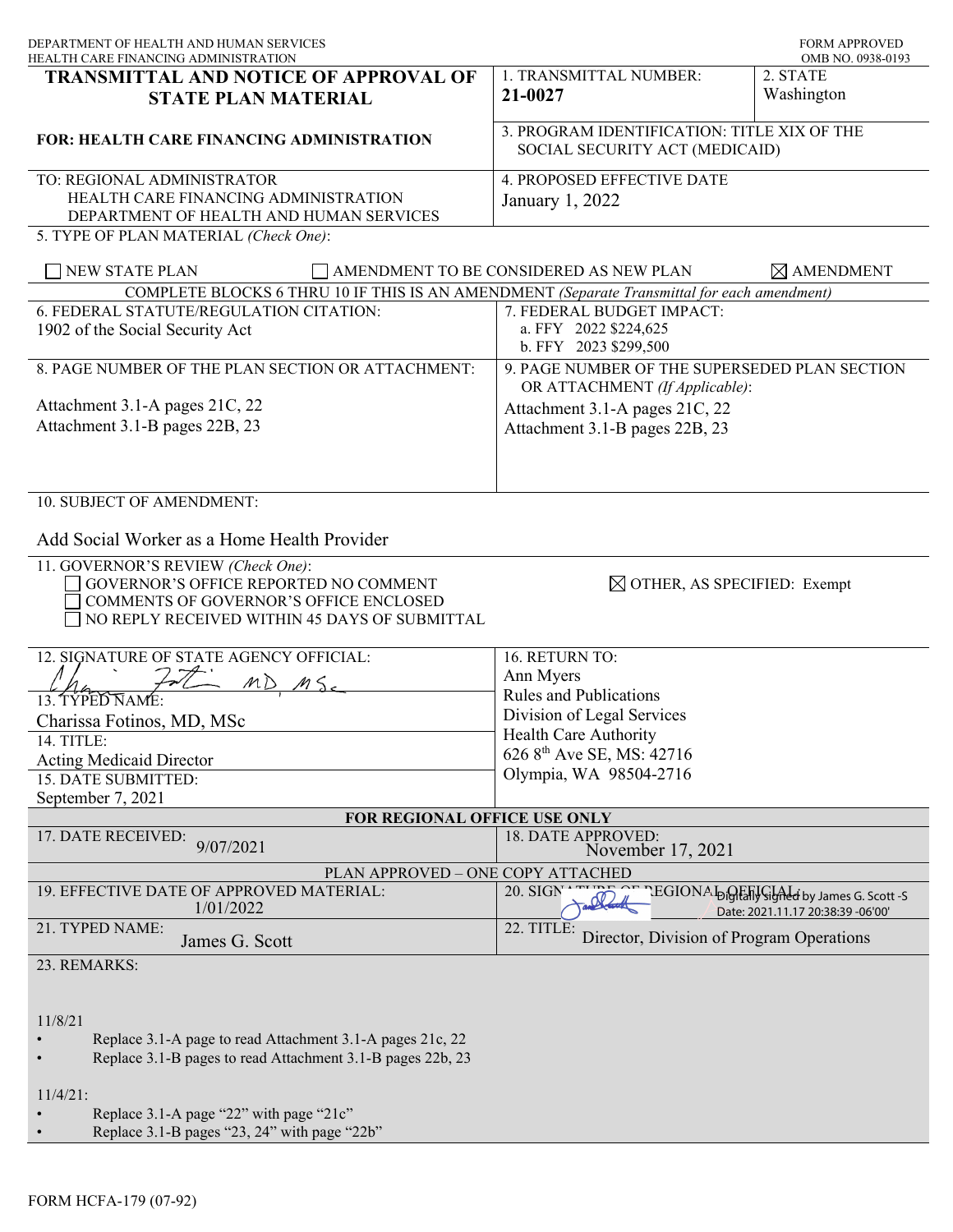State WASHINGTON

## AMOUNT, DURATION, AND SCOPE OF MEDICAL AND REMEDIAL CARE AND SERVICES PROVIDED TO THE CATEGORICALLY NEEDY \_\_\_\_\_\_\_\_\_\_\_\_\_\_\_\_\_\_\_\_\_\_\_\_\_\_\_\_\_\_\_\_\_\_\_\_\_\_\_\_\_\_\_\_\_\_\_\_\_\_\_\_\_\_\_\_\_\_\_\_\_\_\_\_\_\_\_\_\_\_\_\_\_\_\_\_\_\_\_

- 6.d. Other licensed practitioners (cont)
	- (9) Emergency Medical Services (EMS) providers

EMS providers furnish services within their scope of practice as defined by state law. EMS practitioner certification is equivalent to licensure in the state.

(10) Social Work Services to Enhance the Effectiveness of Home Health Services

Licensed social workers are covered within their scope of practice in accordance with state law. Medical Social Services are provided as part of an authorizing practitioner-ordered Home Health service.

**Back to TOC**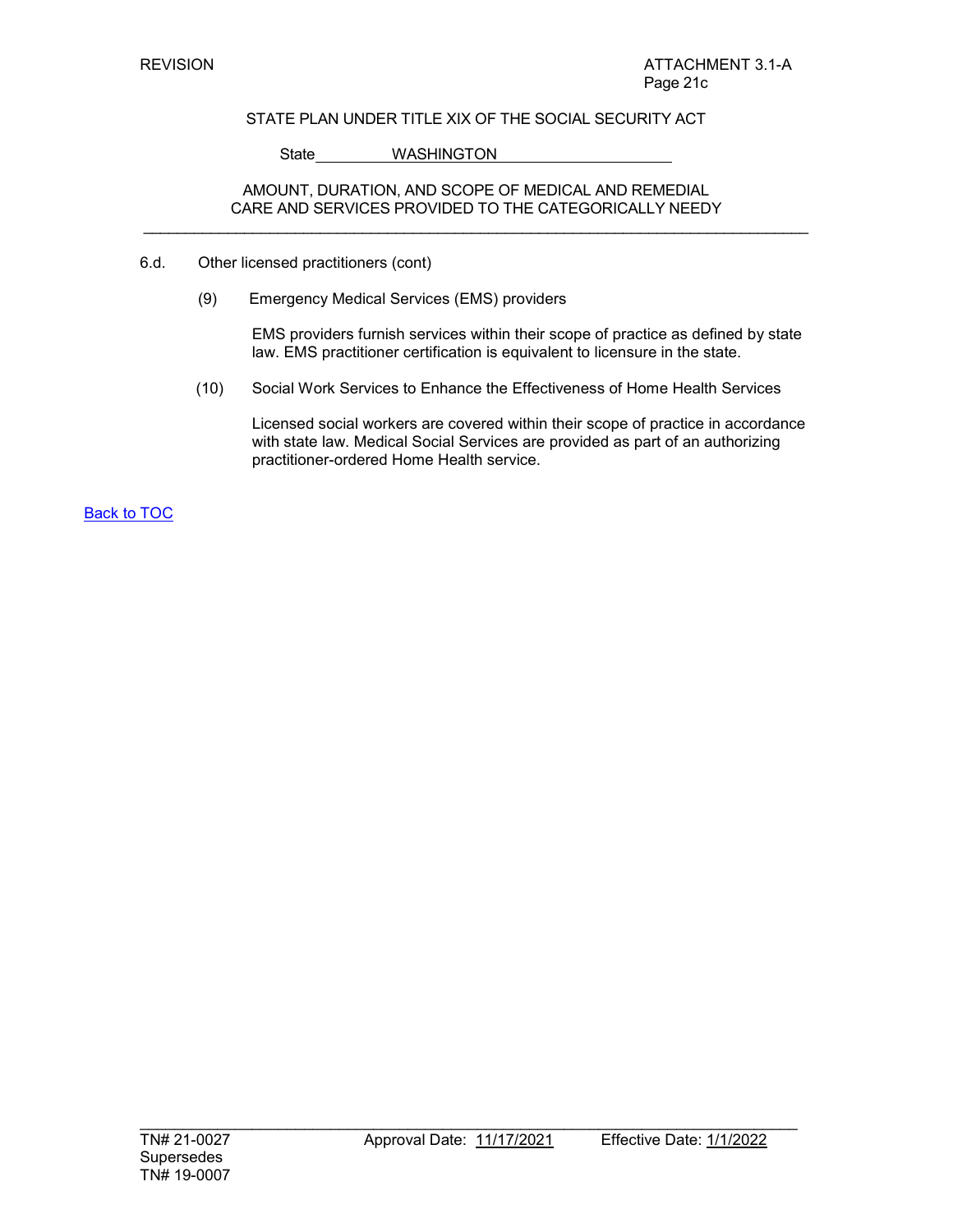State WASHINGTON

## AMOUNT, DURATION, AND SCOPE OF MEDICAL AND REMEDIAL CARE AND SERVICES PROVIDED TO THE CATEGORICALLY NEEDY \_\_\_\_\_\_\_\_\_\_\_\_\_\_\_\_\_\_\_\_\_\_\_\_\_\_\_\_\_\_\_\_\_\_\_\_\_\_\_\_\_\_\_\_\_\_\_\_\_\_\_\_\_\_\_\_\_\_\_\_\_\_\_\_\_\_\_\_\_\_\_\_\_\_\_\_\_\_\_

### 7. Home health care services

- a. Intermittent or part-time nursing services provided by a home health agency or by a registered nurse when no home health agency exists in the area.
	- 1) Applies to home health agencies and to services provided by a registered nurse when no home health agency exists in the area.
	- 2) Approval required when period of service exceeds limits established by the single state agency.
	- 3) Nursing care services are limited to:
		- (a) Services that are medically necessary;
		- (b) Services that can be safely provided in the home setting;
		- (c) Two visits per day (except for the services listed below);
		- (d) Three high risk obstetrical visits per pregnancy; and
		- (e) Infant home phototherapy that was not initiated in the hospital setting.
	- 4) Services must be ordered by a physician, physician assistant (PA), or advanced registered nurse practitioner (ARNP) as part of a written plan of care.
	- 5) Exceptions are made on a case-by-case basis.
- b. Home health care services provided by a home health agency
	- Home health aide services must be:
		- 1) Intermittent or part time;
		- 2) Ordered by a physician, physician assistant (PA), or advanced registered nurse practitioner (ARNP) on a plan of care established by the nurse or therapist;
		- 3) Provided by a Medicare-certified home health agency;
		- 4) Limited to one medically necessary visit per day; and
		- 5) Supervised by the nurse or therapist biweekly in the client's home.

Exceptions are made on a case-by-case basis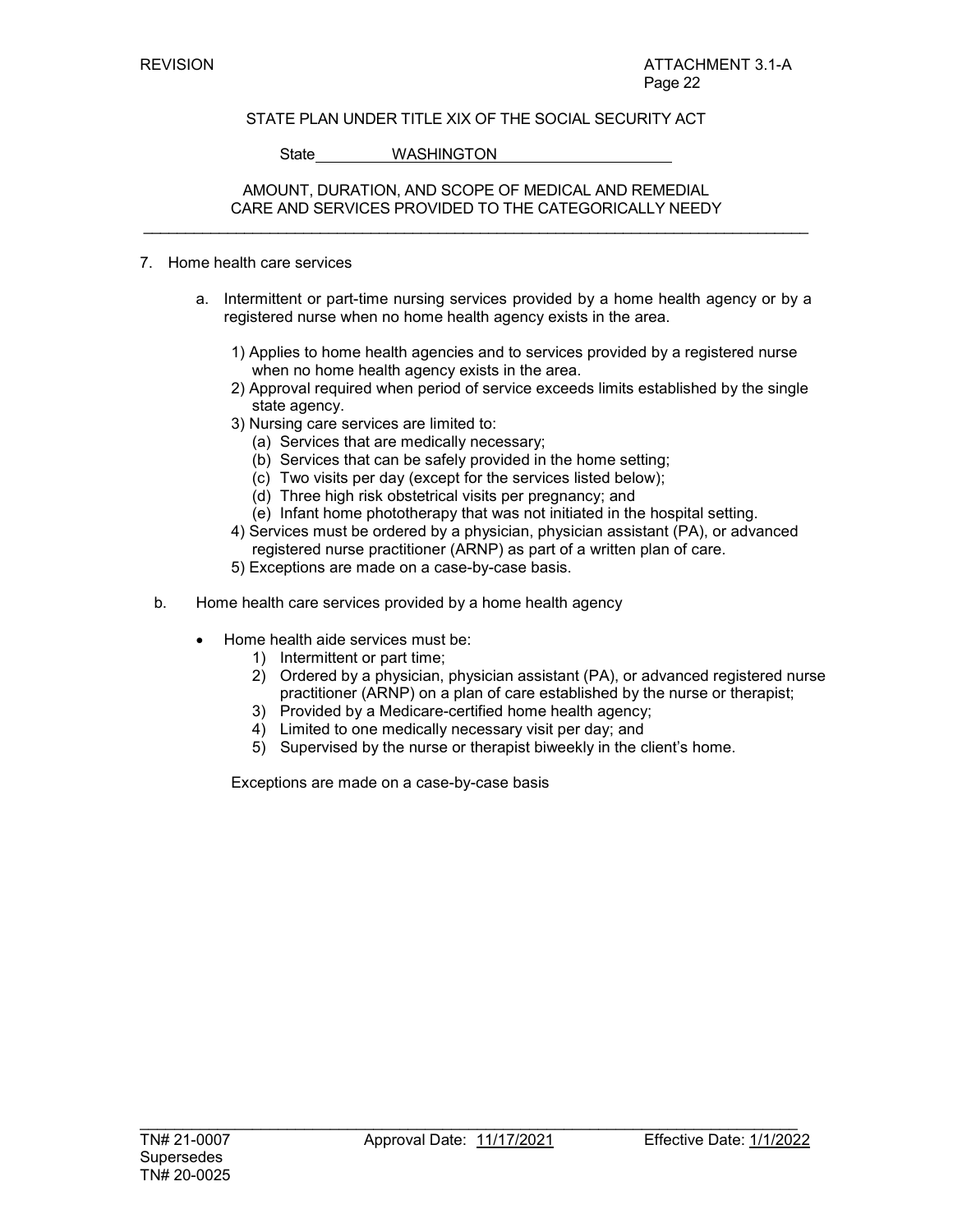State WASHINGTON

AMOUNT, DURATION, AND SCOPE OF SERVICES PROVIDED TO THE MEDICALLY NEEDY GROUP(S): ALL

 $\mathcal{L}_\text{max}$  , and the contract of the contract of the contract of the contract of the contract of the contract of

- 6.d. Other Licensed practitioners (cont)
	- (9) Emergency Medical Services (EMS) providers

EMS providers furnish services within their scope of practice as defined by state law. EMS practitioner certification is equivalent to licensure in the state.

(10) Social Work Services to Enhance the Effectiveness of Home Health Services

Licensed social workers are covered within their scope of practice in accordance with state law. Medical Social Services are provided as part of an authorizing practitionerordered Home Health service.